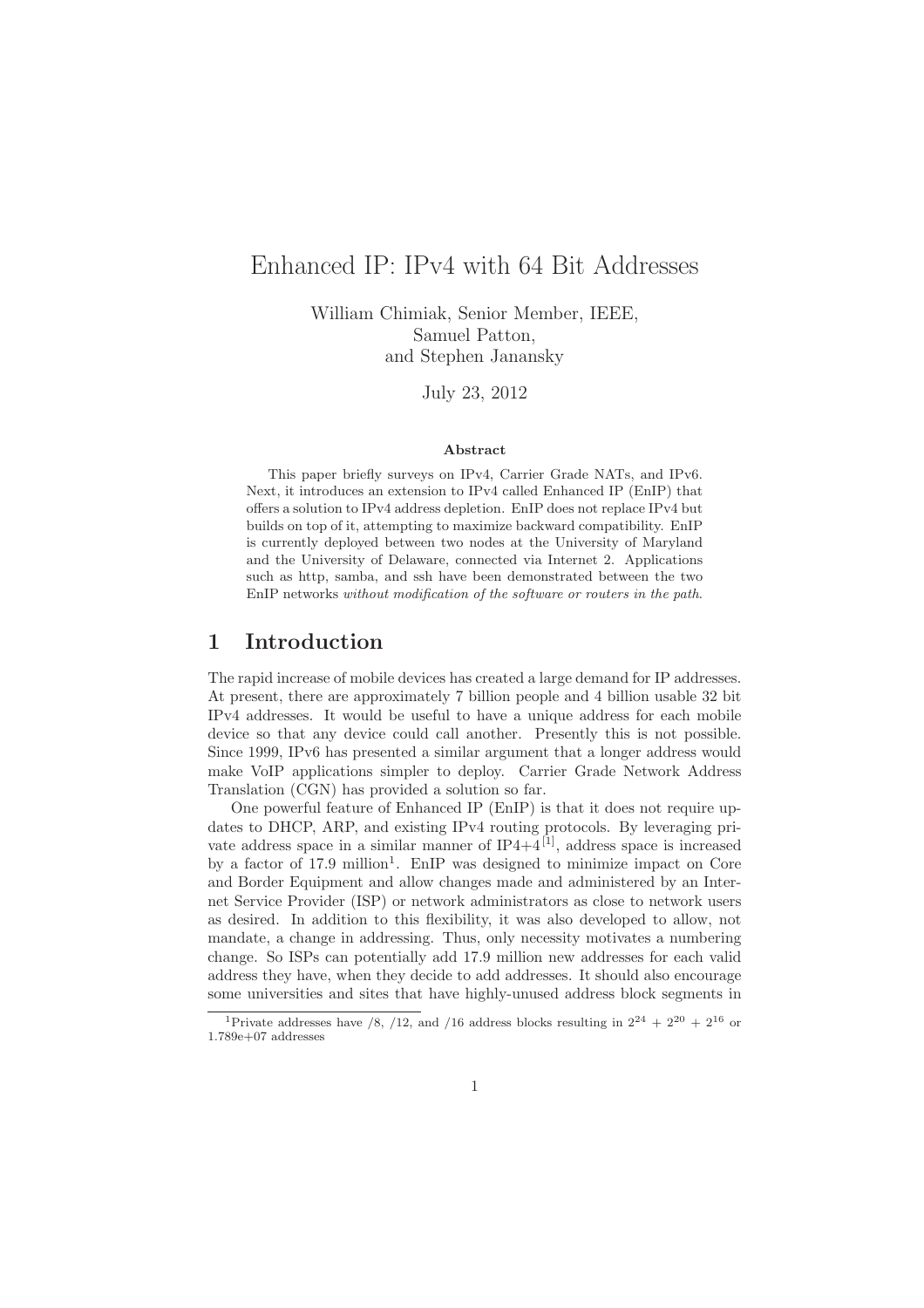their /8 networks to give some of those small segments to countries with chronic shortages of IP addresses. A /29 block would give them more than 100 million EnIP IPv4 addresses, while losing only 6 of their 16 million addresses for every donated /29 address block.

EnIP packets transit the Internet as IPv4 packets carrying additional address bits and state in an IP option, eliminating routing table updates like IPv6. It does not require a stateful Network Address Translation (NAT) as in CGNs. Finally, because EnIP is stateless, gateways can be clustered or made redundant without complex state exchange. This is problematic for CGNs. EnIP supports end-to-end connectivity, a shortcoming of NAT, making it easier to implement mobile networks.

We do note that over time, our fixed-length IP option would need to be added to the fast path implementations available on core routers<sup>[2]</sup>. This should not be difficult. Host renumbering is also not required in EnIP as has been the case with other 64-bit protocol proposals<sup>[1]</sup>. Explaining how this is accomplished is central to the discussion in section 4.

The impending address depletion motivated us to develop EnIP. So we examined four topics. First, we looked into the fundamental transition in the history of ARPANET: the switchover from NCP to TCP/IP. Second, we examined IPv6 efforts. Third, we studied transitions during the life of IPv4. On four occasions, IPv4 evolved to remedy address space exhaustion issues. Finally, we performed a literature survey on Carrier Grade NAT (CGNs) technology. CGNs can offer an immediate fix to ISPs with limited IP address space. Deployment of CGNs appears to have some additional costs in terms of additional expense involved in law enforcement monitoring.

Section 2 of the paper discusses several transitions in the Internet Protocol suite. These transitions include NCP to TCP/IP, the evolution of IPv4, and IPv6. Section 3 describes the design decision to use IP options in EnIP. Section 4 is the heart of the paper, describing the mechanics of EnIP. Section 5 describes the University of Maryland and University of Delaware deployment. It also describes tests between 2 nodes using EnIP and using normal IPv4 and gives the results of the tests. The final section includes closing remarks with emphasis on some areas for further research.

## 2 A Survey of Layer 3 Protocol Transitions

The following section discusses transitions within three major protocols of the Internet Protocol Suite. The transitions discussed are NCP to TCP/IP, IPv4 Classless Numbering, Network Address Port Translation (usually called NAT), Carrier Grade NAT (CGN), and the current transition involving IPv6.

## 2.1 Network Control Protocol (NCP) to TCP/IP

NCP was a protocol that preceded TCP/IP as a transport protocol on the ARPANET. In November 1981, Jon Postel wrote RFC 801<sup>[3]</sup>, which described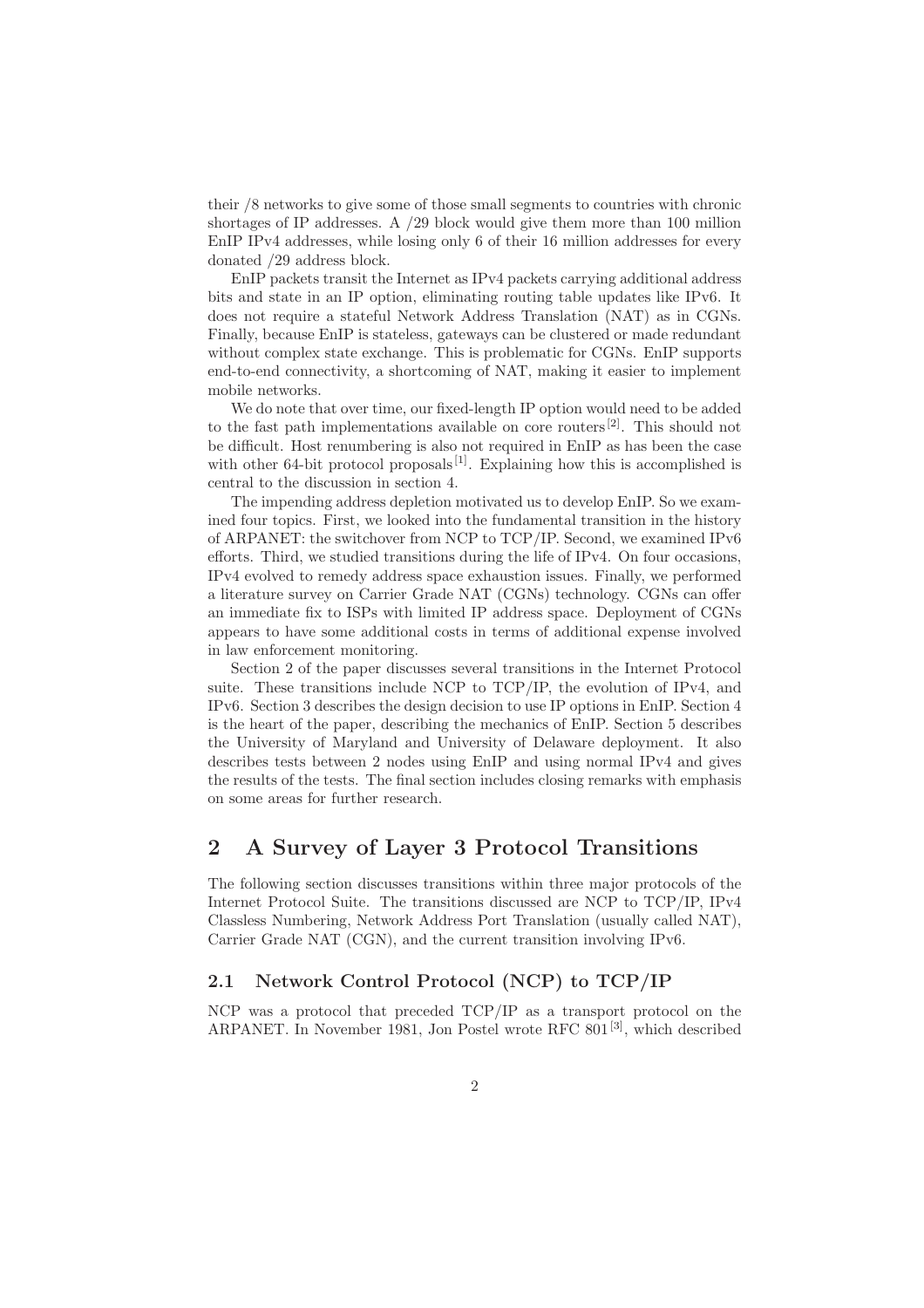the NCP to TCP/IP transition plan. The goal was to rapidly transition NCP on the ARPANET to TCP/IP. Not all sites were preparing to convert to TCP/IP, so Cerf, Postel, and the TCP/IP team turned off the NCP network channel numbers on the ARPANET IMP's for a full day in mid-1982<sup>[4]</sup>. The full switchover to TCP/IP occurred on January 1, 1983. A few sites were down for as long as three months while they upgraded their systems. This was possible because the ARPANET was experimental.

#### 2.2 IPv4 transitions

Originally, the 4 byte IP address was divided into the network number field (the most significant 8 bits) and the rest field(the lower 24 bits). This allowed only 254 different networks on the Internet. In 1981, RFC 791 $[5]$  introduced classful network addressing. This prevented network number depletion, and increased addressing flexibility. Around 1993, the Internet was more than an academic curiosity. It was used by many people. Inefficient addressing and a large increase in the routing table size became a problem. To prevent an exhaustion of IP network numbers, without disrupting network services, variable length subnet masks were developed, allowing networks to be divided into even smaller sizes.

The introduction of network address port translation (NAPT), usually called  $NAT<sup>[6]</sup>$ , was a surprise for network planners. It vastly increased nodes that could access the network. It was very popular. In addition, three major approaches to implementing CGN were developed: Nat444<sup>[7]</sup>, Dual-Stack Lite<sup>[8]</sup>, and NAT64 $[9]$ . In all of these approaches, the CGN is configured with a number of public IP addresses for use in NAT.

In the NAT 444 scenario, the host is NATed at the customer premise and again, at the CGN. With Dual-Stack Lite, the customer's LAN is IPv4, packets are encapsulated in IPv6 packets and at the CGN, the original IPv4 packets are stripped NATed with a public IPv4 address at the CGN. In NAT64, RFC  $6144^{[10]}$ , the customer network is IPv6, not dual-stack. DNS lookups resolve IPv4 host names and embed them in AAAA records. A NAT rewrites packets between the IPv6 and IPv4 networks. RFC  $6586^{[11]}$  looks at NAT64 and suggests NAT64 is not viable on its own, recommending the dual-stack approach.  $IPv4+4^{[1]}$  has many of the design goals of EnIP. It does not have as much addressing flexibility. IPv4+4 requires a router function, where EnIP does not.

#### 2.3 IPv6

IPv6 had several iterations. Unfortunately, IPv6 was not compatible with IPv4 from the start. Complicating matters, IPv4 became commercially successful. The IPv4 to IPv6 transition could not be disruptive like that from NCP to TCP/IP.

IPv6 deployment issues are addressed in the following places: There are IPv6 deployment problems,  $[12]$ , peering issues (e.g. thousands of voluntary peering agreements major ISP must make<sup>[13]</sup>, security problems<sup>[14]</sup>, and transition challenges<sup>[15]</sup>). Finally, IPv6 is somewhat complex. The Broadband Forum published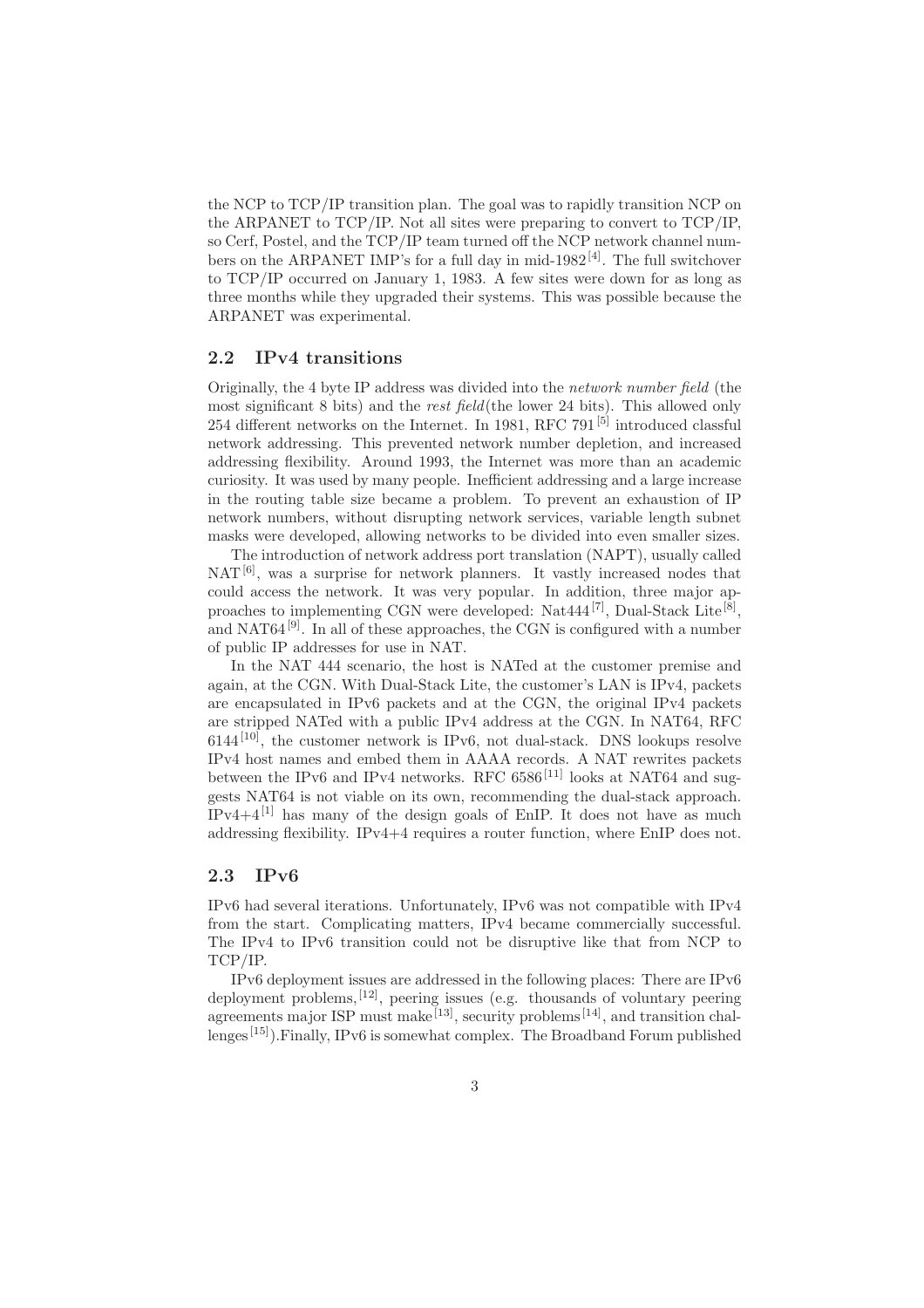TR-124 in May, 2010, describing the functional requirements for Broadband residential gateways. It lists twenty two IETF RFCs as IPv6 requirements<sup>[16]</sup>.

## 3 On the Use of IP Options

IP options seemed an obvious choice for creating increased addressing for EnIP. However, there were issues. Hidell et. al. discuss the introduction of fast path and slow path to routers.<sup>[17]</sup>. With fast path, the line cards use a copy of the routing table to make local forwarding decisions to other line cards based on table lookups. The fast path does not usually include the ability to process packets containing IP options<sup>[2]</sup>. As a result, packets containing IP options are forwarded to the slow path CPU for processing and forwarding to the correct line card.

A few packets traversing the slow path should not cause saturation of a router's CPU. However, if EnIP were to become popular, a few test packets might cause high slow path CPU utilization, although EnIP was designed to be ignored by core and edge routers. The IP option used for EnIP has a fixed length of 12 bytes and the first byte is always 0x9a. Presently, some forwarding routers ignore options, others detect if IP options are present and send packets to the slow path. For EnIP packets, the following simple pseudo code would need to be implemented for fast path:

```
if (IgnoreOptions)
   FastPathOperations();
else if (IP_Option_Present AND Option_Byte1 == 0x9a)
    FastPathOperations() ;
else
    SlowPathOperations() ;
```
According to Hidell et. al. routers have already moved towards an architecture where there is flexibility in the fast path, so this should not be difficult.

It is known that ping packets with IP options are likely to traverse a router's slow path. Rossi and Welzl conducted ping measurements to hosts across the Internet and their results suggested a  $7\%$  RTT increase in a  $2003$  study<sup>[18]</sup>. Fonseca et. al. studied the survivability of packets containing IP options in an Origin autonomous system  $(AS)$ , Transit AS, or Destination  $AS<sup>[19]</sup>$ . Results showed packets with IP options that were dropped, depended on the option used. Between 85% and 92% of the drops occurred at an edge AS. They showed that support for IP options in the wide area could be restored, discovering the core of the network drops very few packets with options with the majority of drops occurring in edge AS networks. To determine the cases when packets are dropped would require the questionable task of publicly divulging core router configurations.

EnIP and IPv6 both require upgrades to the fast path implementations of routers. A major advantage of the EnIP approach is the simplicity of the upgrade in comparison to the IPv6 core network upgrade. EnIP's fast path up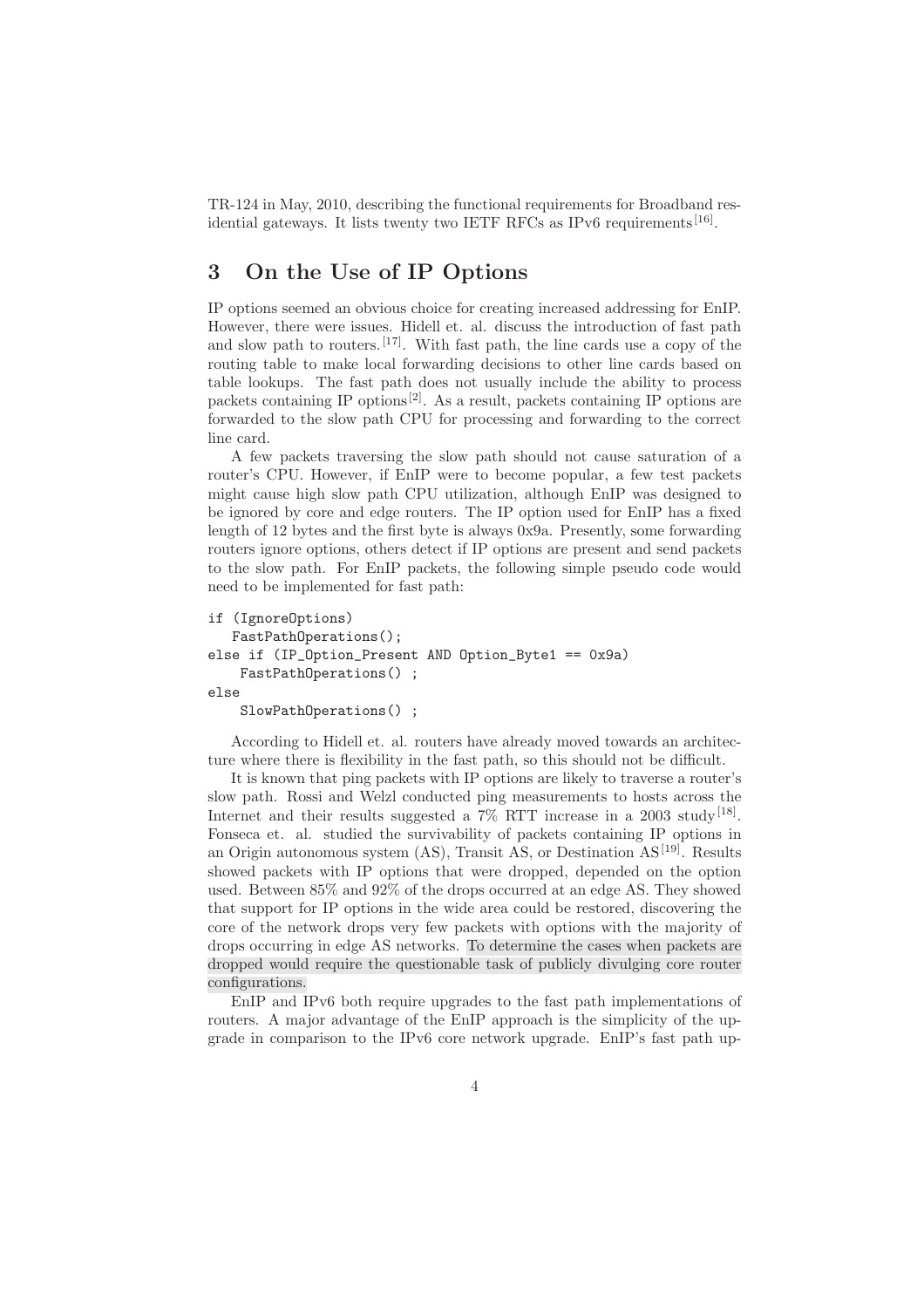grade has the three advantages: No equipment reconfiguration is required (e.g. IPv6 address assignment, BGP configuration). Internet providers can independently upgrade their fast paths. Finally, there are no requirements to update the IPv4 routing tables.

## 4 Introduction to EnIP (EnIP)

EnIP design increases IP address space, allowing up to approximately 2ˆ56 possible addresses in contrast to IPv6's offer of approximately 2ˆ128 addresses. The word approximately is used since both protocols include a few address ranges not available for use. EnIP also offers a very practical path towards wide scale adoption. It is this upgrade path and similarity to the existing IPv4 model that many may find valuable.

EnIP uses IP option 26 to create a twelve byte extension to the IP header. This extension contains four bytes of overhead, and two four byte fields used as additional storage for the EnIP source and destination addresses. EnIP addresses are written as two IPv4 addresses concatenated together.

## 4.1 EnIP Addressing Example

An EnIP host addresses another EnIP host as follows:

#### 65.127.121.2.10.1.1.2

In this example, 65.127.121.2 is a public IPv4 address allocated by one of the Internet registries. Under EnIP, this address is called the site address. 10.1.1.2 is called the the host address that is a private IPv4 address assigned to a host behind a lightweight EnIP-enabled NAT, not a NAPT. It is the actual private IPv4 address that identifies the host in the network behind that NAT.

On the public IPv4 network, 65.127.121.2 is used for routing purposes. In other words, while the packet traverses the public network, its IPv4 destination is 65.127.121.2. Once the packet reaches 65.127.121.2, which is a NAT upgraded with EnIP software, the IPv4 destination address is changed to 10.1.1.2, which is a value stored in the additional 12 bytes of space afforded by IP option 26. The byte layout used for IP option 26 is defined in Figure 1.

#### 4.2 IP Header with EnIP Option Header

This is the IPv4 header along with additional space used by IP option  $26^{[5]}$ .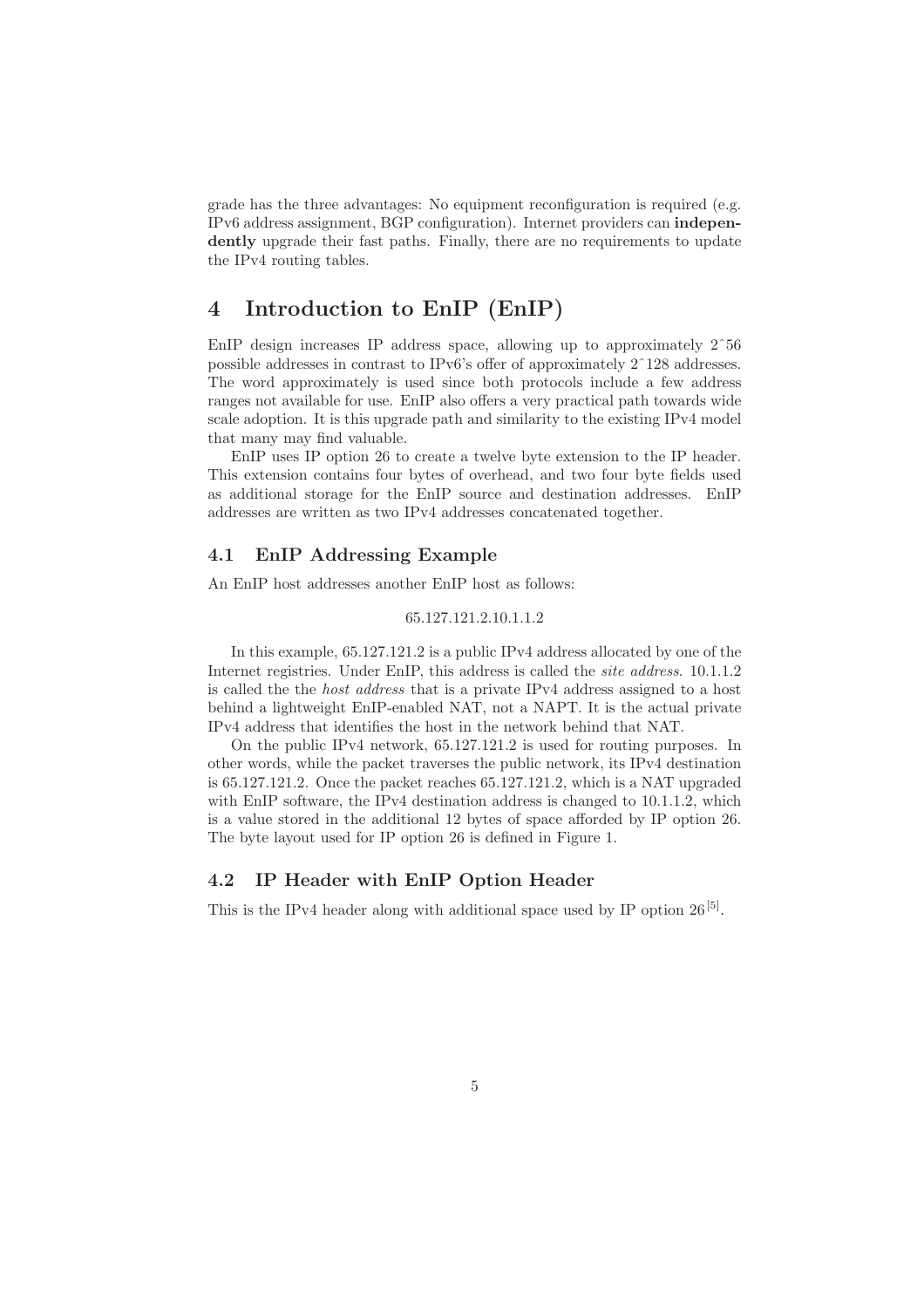

The EnIP ID field contains the value 0x9a, broken down further using the binary value:

### 1 00 11010

The first bit, the copy bit, is a 1 to enable the copy. The next two digits are 00 for the control Option Class. The next five digits are 11010, or 26 in base 10. 26 is the IP option value used in the EnIP experiments.

If an EnIP packet traverses a router and must be fragmented because of a link with a smaller MTU, the copy bit ensures that fragments include the 12 byte IP option header in all fragmented packets.

The second byte after 0x9a is the Option Length. This value is always 12. ESP and EDP are one bit fields used to indicate whether EnIP Source Address and EnIP Destination Address are in use. The Reserved field is unused, at present, and always set to zero.

The following scenarios describe the operation of EnIP, but first describe several IPv4 scenarios that exist today as part of a build up to help the network community understand the changes required to implement EnIP.

Reference Figure 2 in the scenarios described below: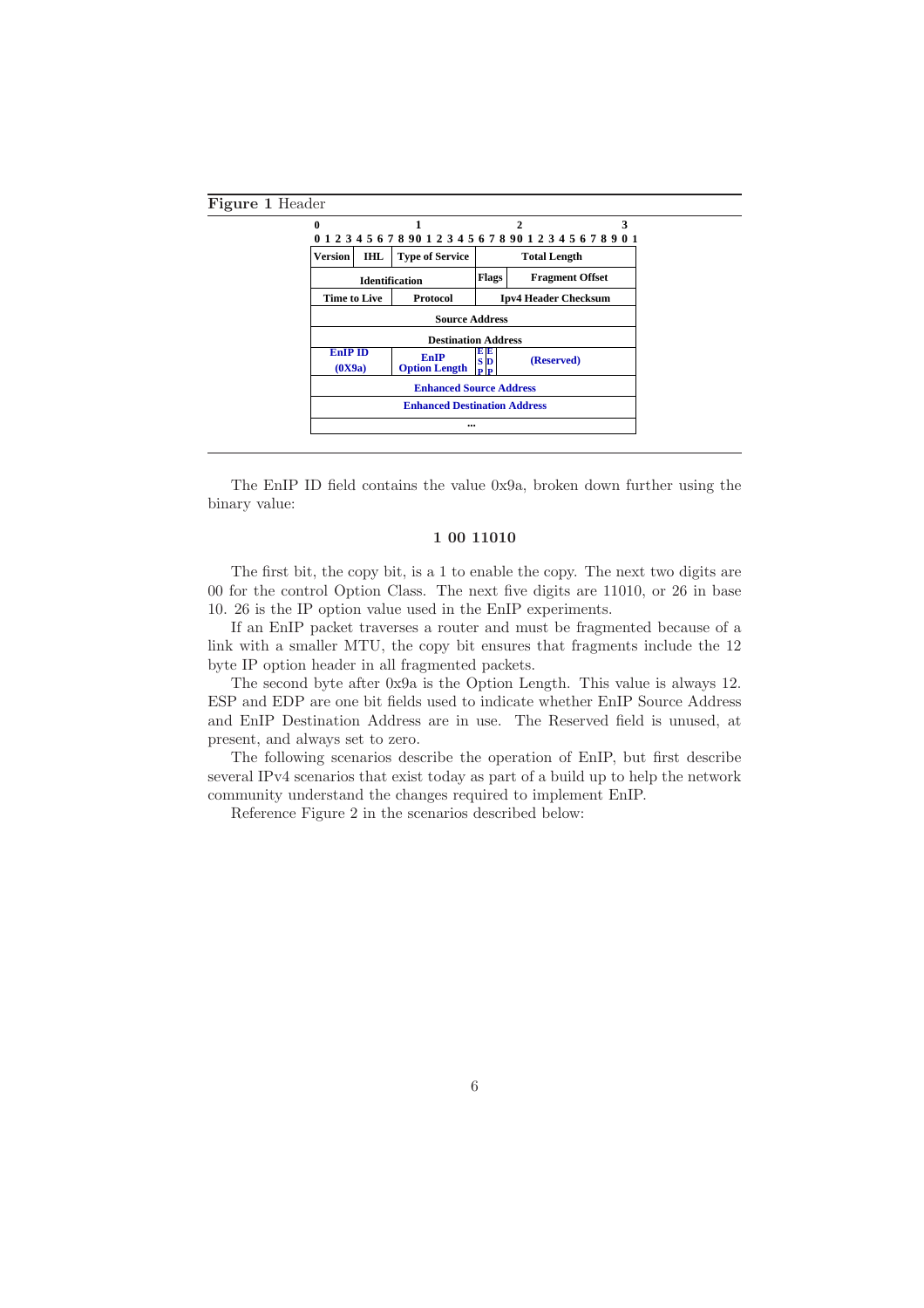Figure 2 IPv4 and EnIP co-existence



### 4.3 NAT Explanation using Figure 2

This section shows that when two nodes are not both EnIP nodes, they use typical port-restricted cone NAT (NAPT) procedures to communicate.

When IP1 (10.1.1.1), which is a host with an IPv4 stack, wants to reach 65.127.121.2 it uses NAPT (as on Linux iptables) to masquerade as the public IP address  $65.127.121.1$ . Suppose IP1  $(10.1.1.1)$  wants to reach tcp port 80 on IP2  $(10.3.3.1)$ , the packets originating from  $10.1.1.1$  are NAT'd (NAPT) by N1 to use a source IP address of 65.127.121.1. When these packets arrive at N2 (65.127.121.2), it is necessary to have a NAT (NAPT) port forwarding rule setup on N2 to map tcp port 80 on 65.127.121.2 to forward packets to the internal host IP2 (10.3.3.1). This example nicely illustrates the power of NAT (NAPT) but also highlights its weaknesses to enable end to end host connectivity.

EIP1 is a host with an IPv4 software stack as well as EnIP extensions to IPv4. Suppose EIP1 (10.1.1.2) wants to reach N2 (65.127.121.2). In this case, the destination IP address EIP1 contacts is IPv4 address (65.127.121.2). Because of this, the NAT device (N1) uses IPv4 NAT (NAPT) to translate the source of the packets to come from 65.127.121.1. EIP1 behaves as though it is an IPv4 host as there is no need to use EnIP.

Suppose EIP1  $(10.1.1.2)$  wants to reach IP2  $(10.3.3.1)$  on tcp port 80. To reach IP2, it is necessary to talk to N2 on address 65.127.121.2. This is also a function that can be satisfied by IPv4. So when the packets from EIP1 reach N1, they are translated (NAPT) to appear as though they are coming from N1's external IPv4 address of 65.127.121.1. When the packets from 65.127.121.1 reach 65.127.121.2, 65.127.121.2 must have a port forwarding entry for port 80 setup to send the packets to IP2 (10.3.3.1).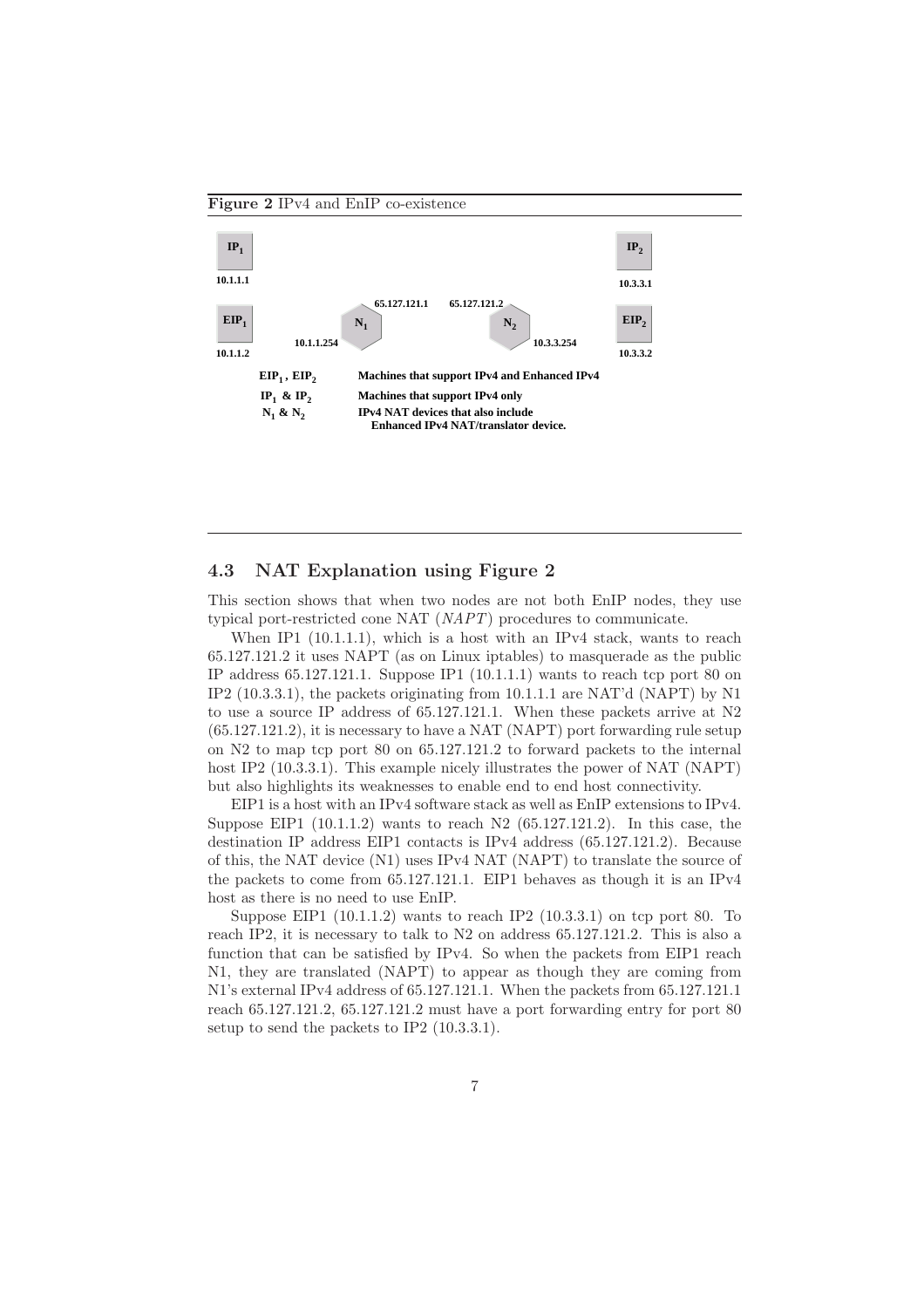#### It is important to note that thus far we have not demonstrated any usage of EnIP features.

### 4.4 EnIP Explanation using Figure 2

1. Suppose EIP1 wants to send packets to EIP2. In this instance both hosts are running Enhanced IPv4 stacks and it is assumed that N1 and N2 support EnIP. Suppose EIP1 knows the address of EIP2 is 65.127.121.2.10.3.3.2 (more on DNS later). EIP1 knows its internal IP address of 10.1.1.2 but is not aware of the external address of  $N1$  (65.127.121.1). Thus, initially the following is done:

EIP1 sets the source IPv4 address to 10.1.1.2; the EnIP ID field is set to 0x9a. It zeroes the ESP bit in the EnIP header. The EnIP Source Address in the EnIP header is set to all ones, or 255.255.255.255, since an EnIP source address is not currently present. The most significant 32 bits of the EnIP address is set by storing 65.127.121.2 in the IPv4 destination field. The least significant 32 bits of the EnIP address is set by storing 10.3.3.2 in the EnIP Destination Address field. Finally, EIP1 sets the EDP bit to 1.

- 2. When the packet arrives via IPv4 routing to N1, N1 does the following: It examines the packet and determines it has the EnIP options present (0x9a). N1 writes the EnIP source address by reading 10.1.1.2 from the IPv4 source address field and placing this value in the EnIP Source Address field. This field no longer contains 255.255.255.255. It sets the ESP bit to 1 and places 65.127.121.1 as the IPv4 source address. N1 recomputes the IP checksum of the packet since it has changed. If the packet carries TCP or UDP, it recomputes these checksums as they have also changed.
- 3. Upon arrival at N2 (65.127.121.2), N2 does the following: It recognizes the EnIP packet (0x9a), reads the EnIP Destination Address of 10.3.3.2 and places this value into the IP header's destination address, so that the IP destination address is now 10.3.3.2. N2 zeroes the EDP bit and the EnIP Destination Address to zero. It recomputes the IP checksum. If the packet carries TCP or UDP, recomputes these checksums as they have changed as a result of a change to the IP destination address. Finally, N2 sends the packet to EIP2.
- 4. When EIP2 receives the packet it computes the source address of the packet by concatenating the IPv4 source field (65.127.121.1) with the EnIP source field (10.1.1.2) to get 65.127.121.1.10.1.1.2. The IPv4 destination address is 10.3.3.2.
- 5. To construct a packet from EIP2 to EIP1, EIP2 does the following: It sets the Option ID field to 0x9a. It takes the IPv4 source address field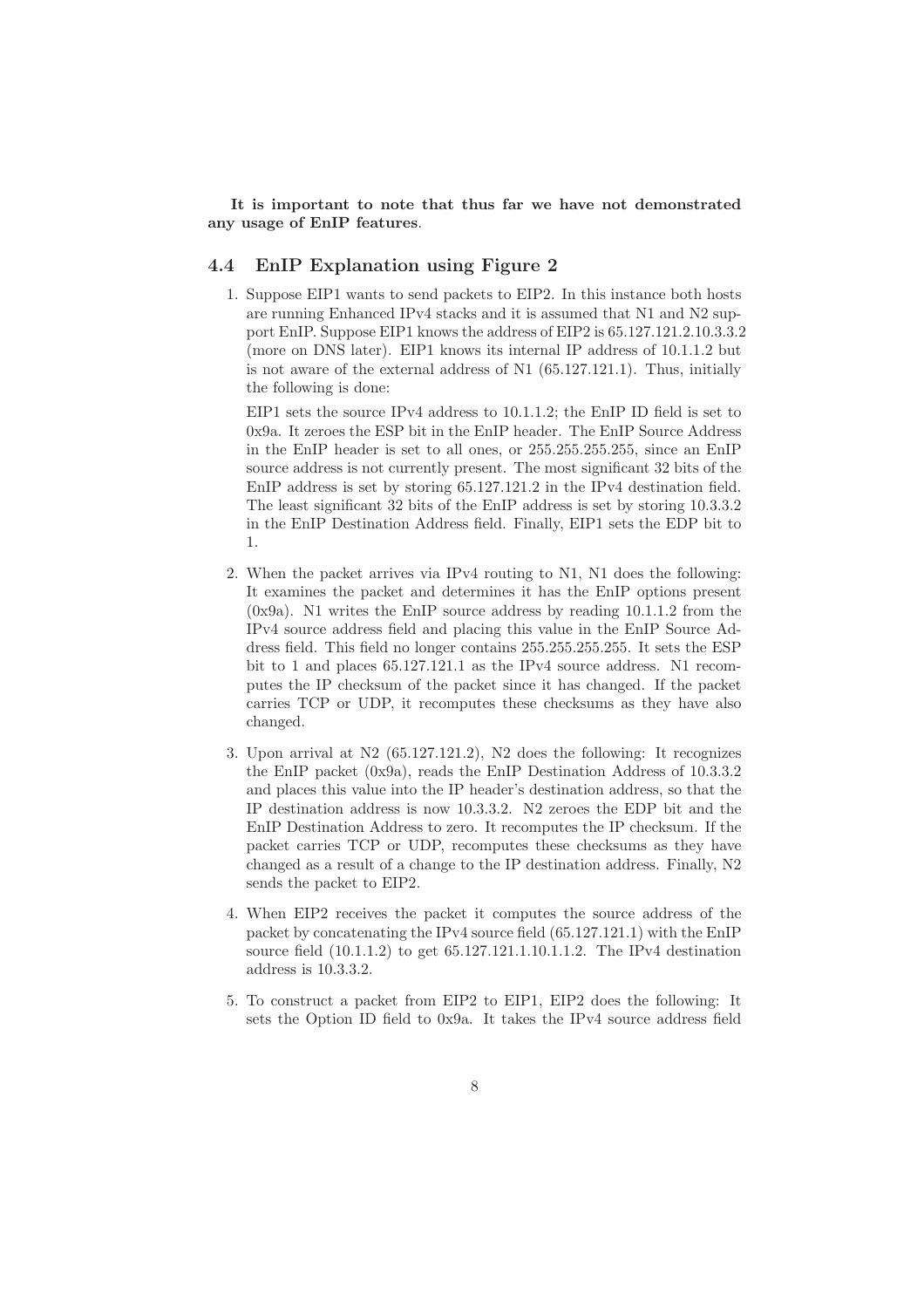from the incoming packet, 65.127.121.1, and sets it as the IPv4 destination field. Then it places the EnIP source address (10.1.1.2) in the EnIP Destination Address field. EIP2 sets the EDP field to 1 and the IPv4 source address field to 10.3.3.2. It sets the EnIP source address to all ones (255.255.255.255), setting the ESP bit to 0.

- 6. When the packet arrives at N2, the following is done by N2: It places 10.3.3.2 in the EnIP source address field. and the ESP bit to 1. N2 places 65.127.121.2 in the IPv4 source address field and recomputes the IP checksum. If the packet carries TCP or UDP, it recomputes these checksums as well. Lastly, it sends the packet to N1 (65.127.121.1).
- 7. When the packet arrives at N1, it does the following: N1 reads 10.1.1.2 from the EnIP destination address field, placing this value in the IPv4 destination address field. It zeroes the EDP bit and the EnIP destination address field. N1 recomputes the IP checksum and if the protocol is TCP or UDP, recomputes these checksums as well. N1 sends the packet to EIP1.

## 4.5 Upgrading Servers to Support EnIP

An existing server deployed using an IPv4 address can be upgraded with EnIP kernel modification to support EnIP. Suppose the server is a TCP echo server<sup>[20]</sup>. The echo program creates a listening socket and then reads data from it. Data read from the socket is written back to the same socket. Without being upgraded, it should be possible for the server to read EnIP packets from the socket but interpreted as a legacy IPv4 packet. However, the server cannot write EnIP packets back to the socket correctly. The packets would only be sent to the source IPv4 address and not back to the EnIP address which includes the source IPv4 address and the EnIP Source Address. Once the server has the EnIP upgrades, it will be possible for it to receive packets and send echo responses back to the full EnIP address that originated the packet. Care must be taken here to ensure that the EnIP Source Address is an allowed private address.

Suppose the echo server logs the source IP address of each data packet received using the getpeername function. The length of the address structure returned is currently either the size of a *struct sockaddr in* (16 bytes) for IPv4 or the size of *struct sockaddr\_in6* (28 bytes) for IPv6. The ALPHA implementation of EnIP returns a new structure called *struct sockaddr\_ein*(26 bytes). If it is desired to print out the EnIP addresses correctly, it is necessary to use the length 26 to detect a *struct sockaddr ein*. Inside this struct are two values:  $sin\_addr1$ and sin addr2. These represent the IPv4 source address and the EnIP Source Address. An implementation of getpeername could provide a compatibility mode to treat EnIP addresses as IPv4 addresses. Once the echo client software is upgraded, the *getpeername* implementation could return struct  $\mathit{sockaddr}$ -ein.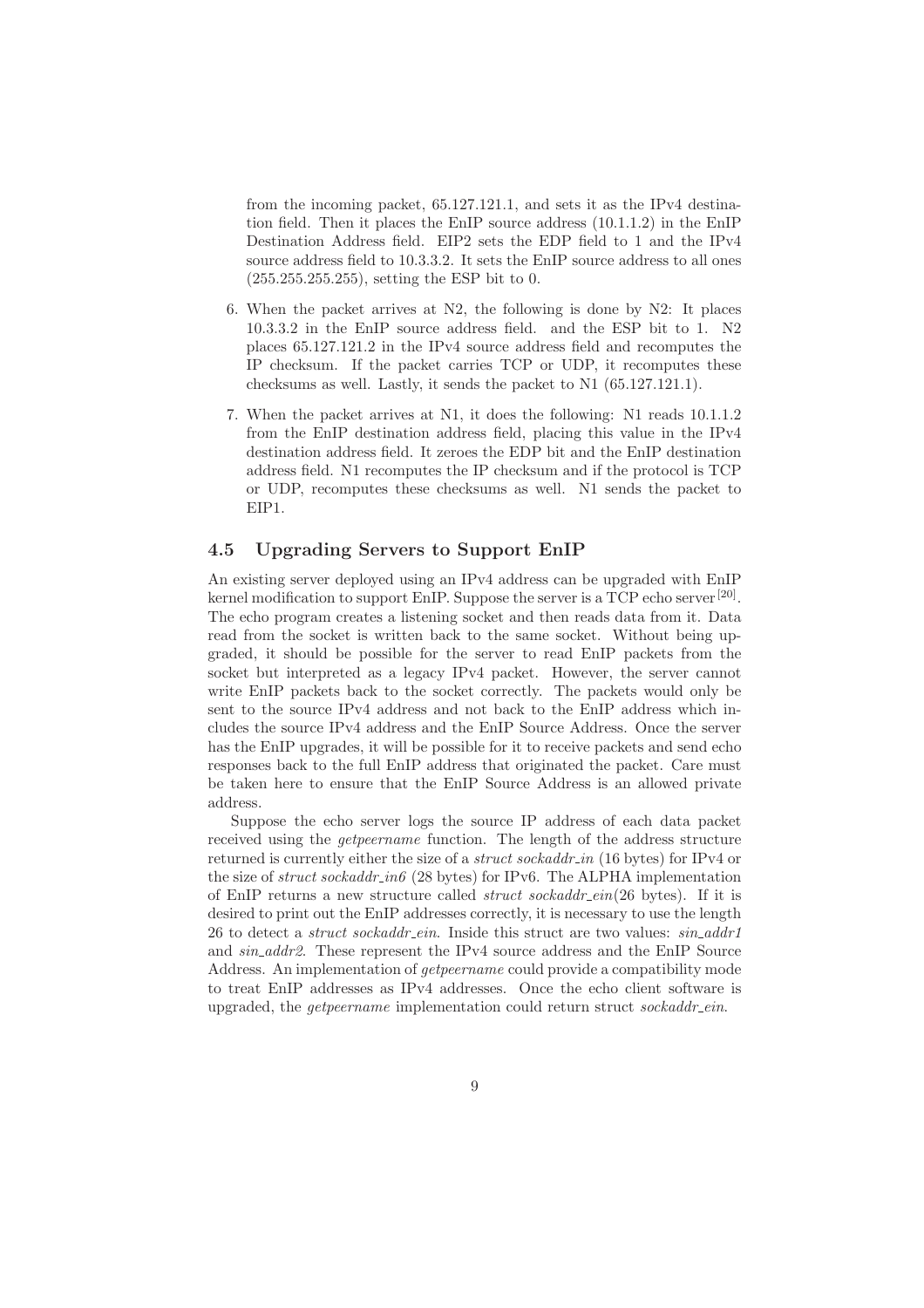### 4.6 DNS Operation

RFC 2928<sup>[21]</sup> sets aside the experimental IPv6 prefix 2001:0101. EnIP lookups use AAAA records that begin with the experimental prefix. This prefix uses 32 bits of the 128 bit AAAA record, leaving 96 bits for EnIP to use, of which 64 bits are used. If 65.127.121.2.10.1.1.2 was the EnIP address, the EnIP AAAA record would be 2001:0101:417f:dd02:0a01:0102::0. This use of the AAAA record we call AA record. Thus, EnIP does not add a new record type which would cause DNS server software upgrades on a massive scale. Instead, EnIP uses a synthetic record retrofitting the 64 bit EnIP address into the existing AAAA record. It is imagined in the future, that DNS software could be upgraded to hide these details from the user. For example, the user might enter:

| 65.127.121.1.10.1.1.2 | AA | eip1.example.com |
|-----------------------|----|------------------|
| 65.127.121.2.10.3.3.2 | AA | eip2.example.com |

#### 4.7 Optional DNS Upgrades

Suppose EIP1 must speak to another EnIP host behind N1. Call this host EIP3. EIP3 has an address of 10.1.1.3 and like EIP1 has an external source address of 65.127.121.1. An important question to consider is can EIP1 talk to EIP3 using EnIP addressing without relaying all packets via N1? Suppose the enterprise uses the domain name example.com. On the authoritative name server for example.com, the enterprise maintains a list of IP networks controlled by the enterprise. Suppose 65.127.121.1 is the only entry in the list. DNS resolvers often look up AAAA records followed by A records if the AAAA lookup does not succeed. If a DNS query from 65.127.121.1 arrives at the authoritative server requesting a AAAA record for EIP3.example.com it would be possible to send back DNS answer for no such record. When the request for the A record for EIP3.example.com arrives at the name server, the authoritative server responds with the least significant 32 bits of the EnIP address. When other IP addresses query the authoritative name server asking for the AAAA record of EIP3.example.com, they will receive the EnIP address encoded as an IPv6 address.

#### 4.8 Information Security

IDS/Firewalls Operation: Although changes are needed in firewall software for the entire EnIP address, network security devices will easily filter the site addresses as they are IPv4 addresses. This could be utilized to divide host groups behind appropriate EnIP NATs for various purposes. One group is servers, another for video and voice communications, another for research, which then would use existing security devices to provide as much freedom or restrictions as desired by the IT staff. In addition, SSL and SSH runs over EnIP without modification.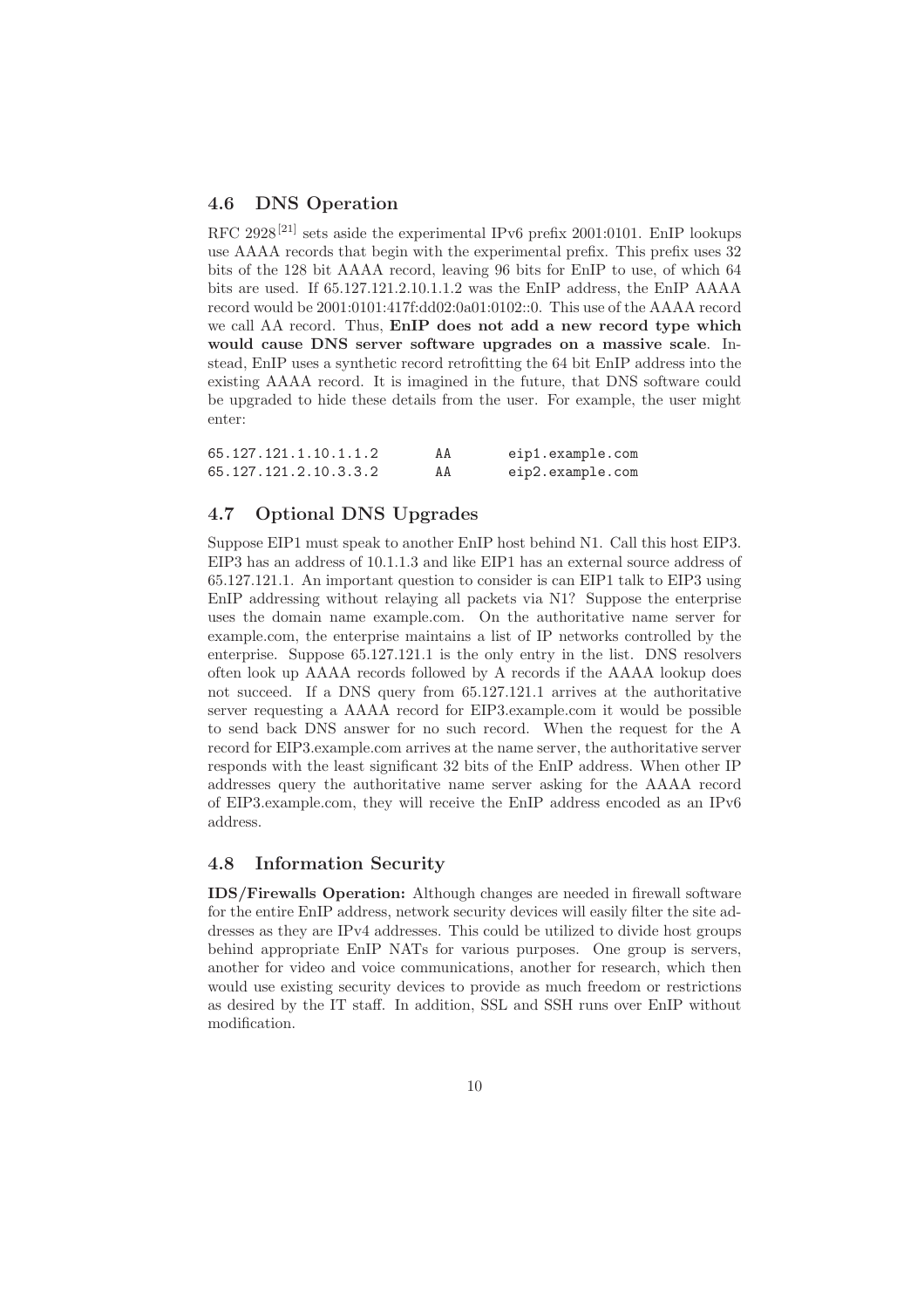Preventing EnIP NAT or hosts from forwarding illegal packets: EnIP-capable NAT devices swap the EnIP destination address into the IPv4 header's destination address. Once the swap occurs the packet is routed on to the address stored in the EnIP destination field. This is the desired behavior when the destination address is for a network directly connected to the NAT. This is not the desired behavior if the NAT is forwarding on to a network that is not directly connected. EnIP NAT devices MUST only perform the swap and forward operation if the EnIP destination address is for an RFC 1918 private address of a network directly connected to the EnIP NAT. To perform this swap otherwise, would mean packets sent to EnIP NATs could be used to relay packets towards unwitting victims. If not protected against, this could lead to these packets being used in denial of service attacks or other malicious acts.

IPSEC: NAT breaks IPSEC in the full tunnel mode AH+ESP scenario. EnIP breaks this configuration also. It is important to acknowledge this as a design limitation. More work would be required to modify IPSEC to work with EnIP.

## 5 Tests and Comparisons of EnIP and Typical IPv4

This section describes the two-node deployment over the Internet 2 network and the tests made to compare typical IPv4 connections with the enhanced IPv4 connection.

#### 5.1 EnIP Deployment

To test the ability of EnIP to run on a network, a node at the University of Maryland was setup running the Linux 2.6.38 kernel with patches to include the EnIP alpha code. Another similar node was setup at the University of Delaware. Each network has an IPv4 gateway with the hosts behind the gateway. Packets between the two networks are routed over IPv4 but using addresses of the following form: 128.175.150.106.10.1.1.1. The first four bytes is the gateway address and the second four bytes, carried in an IP option, is the address of a host behind the gateway.

The following applications were set up to see if they would run without modification: http, samba, and ssh. Each of the tested nodes had the daemons running to support the applications. A DNS entry was made for the machines on a DNS sever for each side. A browser was brought up on each machine and when the URL was typed in, the web page was displayed. A ssh was then made in both directions. Then, samba file transfers were made in both directions. Wireshark captures verified the EnIP addresses were used and not the IPv4 address. These applications worked between the two EnIP networks without modification of the software or routers in the path. A traceroute revealed there were 7 router hops between the two networks. These routers allowed packets with IP options to pass.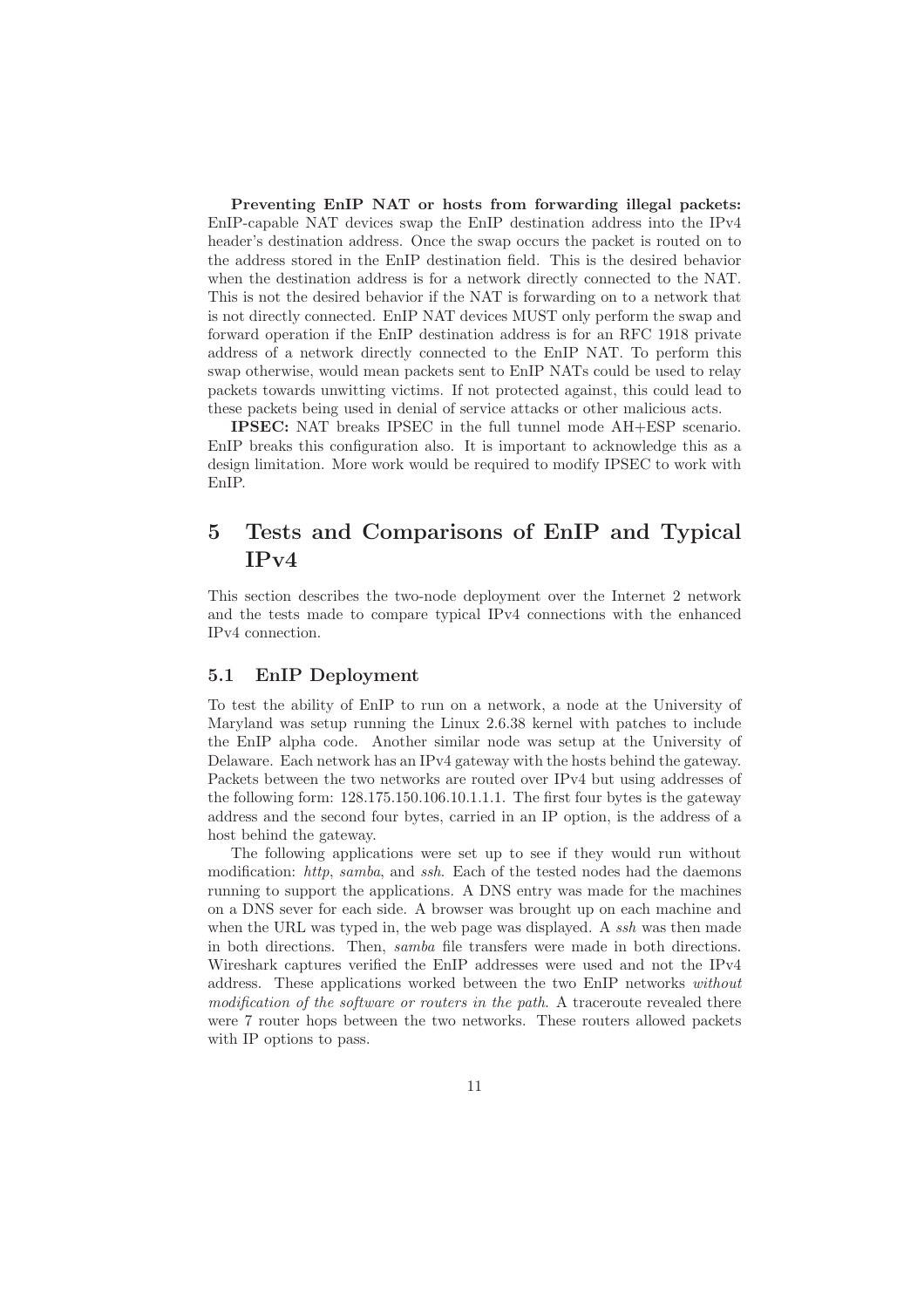#### 5.2 Test Setup

The test used four Virtualbox (version 4.1.2) Gentoo Linux virtual machines (VMs) running Gentoo 2.6.38 kernels. One test was performed on unmodified kernels. The other tests used kernels modified to include EnIP alpha code. These kernels include approximately 700 lines of additional kernel code to process 64-bit EnIP connections.

A Macbook Pro with 8 Gigabytes of RAM and an Intel i7 processor running at 2.7 GHz hosted the VMs. The VMs tested the protocol communications between the four nodes in Figure 2: EIP1, N1, N2, and EIP2.

Two main experiments were done. In the first experiment, IPv4 was used with port forwarding using secure copy  $(scp)$  and *curl* (used for http) from EIP1 to EIP2. In the second experiment, a modified kernel with EnIP was loaded and *scp* and *curl* used to transfer files between EIP1 and EIP2.

The Unix time command measured time to transmit 3 different file sizes using *curl* (to test http) and *scp* from EIP1 to EIP2. The file sizes were  $64$ Kilobytes, 1 Megabyte, and 50 Megabytes.

#### 5.3 Test Results

The results are shown in Table 1. The twofold speedup when using EnIP is not surprising. EnIP is a stateless NAT that requires minimal processing to rewrite a packet. The original IPv4 NAT (NAPT), however, is stateful. It has processing penalties for the table management to maintain the states for all of the connections in addition to rewriting a packet.

| Type of   | Amount of    | EnIP time          | IPv4 time          | <b>Speed</b> |
|-----------|--------------|--------------------|--------------------|--------------|
| Transfer  | Transfer     | $(\sec s)$         | $(\sec s)$         | up           |
| scp copy  | <b>64 KB</b> | $0.159 \pm 0.030$  | $0.262 \pm 0.040$  | 1.7          |
| scp copy  | $1$ MB       | $0.693 \pm 0.084$  | $1.080 \pm 0.093$  | 1.6          |
| scp copy  | <b>50 MB</b> | $27.531 \pm 1.603$ | $43.844 \pm 1.045$ | 1.6          |
| curl copy | $64$ KB      | $0.114 \pm 0.024$  | $0.169 \pm 0.035$  | 1.5          |
| curl copy | $1$ MB       | $0.350 \pm 0.108$  | $0.825 \pm 0.101$  | 2.4          |
| curl copy | <b>50 MB</b> | $10.968 \pm 2.917$ | $24.786 \pm 0.919$ | 2.3          |

Table 1: Test Results of EnIP and IPv4 Data Transfers

The successful transmissions between the University of Maryland and the University of Delaware, along with this initial test result demonstrates the viability of EnIP in environments requiring increased network addresses.

## 6 Conclusion

This paper presents a brief survey of layer 3 network protocols. It describes the operation of IPv4 using IP options, called Enhanced IP or EnIP. EnIP provides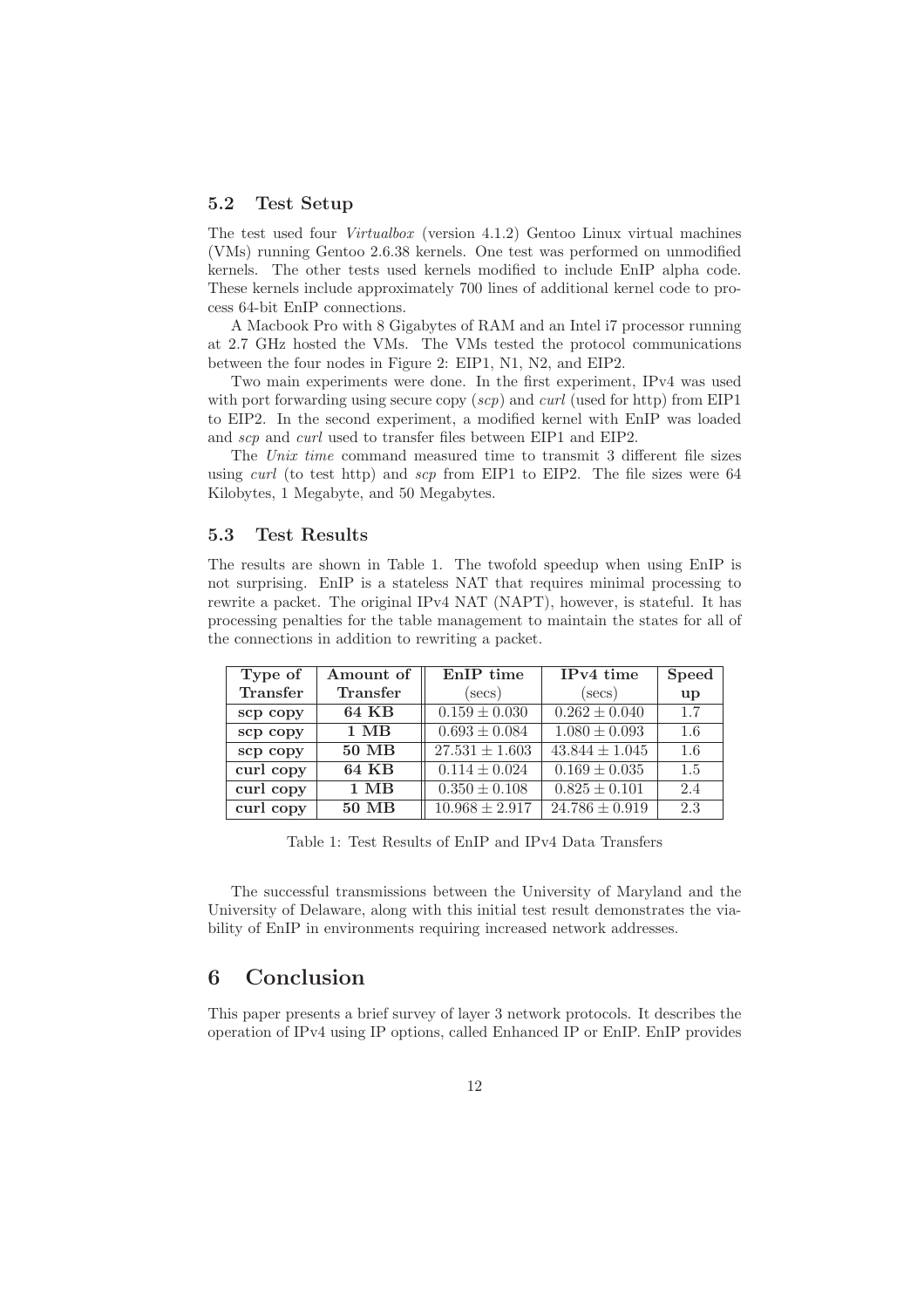a solution to the IPv4 address depletion problem that minimizes impact on core, border, and edge routers. The design criteria was that EnIP can extend IPv4 instead of replacing it to reduce impact on routers and information security mechanisms already in place. Operation of two EnIP nodes at the University of Maryland and the University of Delaware, running http, samba, and ssh without modification of the software or routers in the path demonstrates the feasibility of EnIP on a small but realistic scale.

Thousands of *scp* and *curl* transfers were conducted using four virtual machines using payload sizes of 64 Kilobytes, 1 Megabyte, and 50 Megabytes. The tests showed the expected performance improvement in transmission times between the the old NAPT currently used, and the new EnIP NAT. It provided roughly a factor of 2 improvement.

There are additional research opportunities. This includes evaluation of EnIP by other parties, development of EnIP upgrades for a large variety of operating systems, as well as evaluation of the performance and security of existing EnIP implementations. Development of EnIP NAT in ASIC and FPGA form factors can be done to determine the limits of usable EnIP addresses behind an EnIP NAT. Research on the feasibility of using EnIP to do dynamic traffic shaping, quality of service optimization, and real-time network forensics at the EnIP NAT by coordinating with software defined networking (SDN) controllers are some other topics to be explored. The alpha implementation should be improved so it could be included as an option in the main Linux kernel tree. EnIP should be tested over the commercial Internet.

## References

- [1] Z. Turanyi and A. Valko, "IPv4+4," Proceedings of the 10th IEEE International Conference on Network Protocols, 2002.
- [2] J. Aweya, "IP Router Architecture: An Overview," tech. rep., University of Virginia, 1999.
- [3] J. Postel, "NCP/TCP transition plan." RFC 801, Nov. 1981.
- [4] J. Postel, "TCP/IP Digest, 11 Nov 1981, Volume 1 : Issue 6 (unpublished)." http://www.livinginternet.com/i/ii\_tcpip.htm.
- [5] J. Postel, "Internet Protocol." RFC 791 (Standard), Sept. 1981. Updated by RFC 1349.
- [6] T. E. Paul F. Tsuchiya, "Extending the IP internet through address reuse," ACM SIGCOMM Computer Communication Review, vol. 23, pp. 16–33, Jan 1993.
- [7] J. Yamaguchi, Y. Shirasaki, et al., "Nat444 addressing models," Request for Comments, draft-shirasaki-nat444-isp-shared-addr-08, Internet Engineering Task Force, 2012.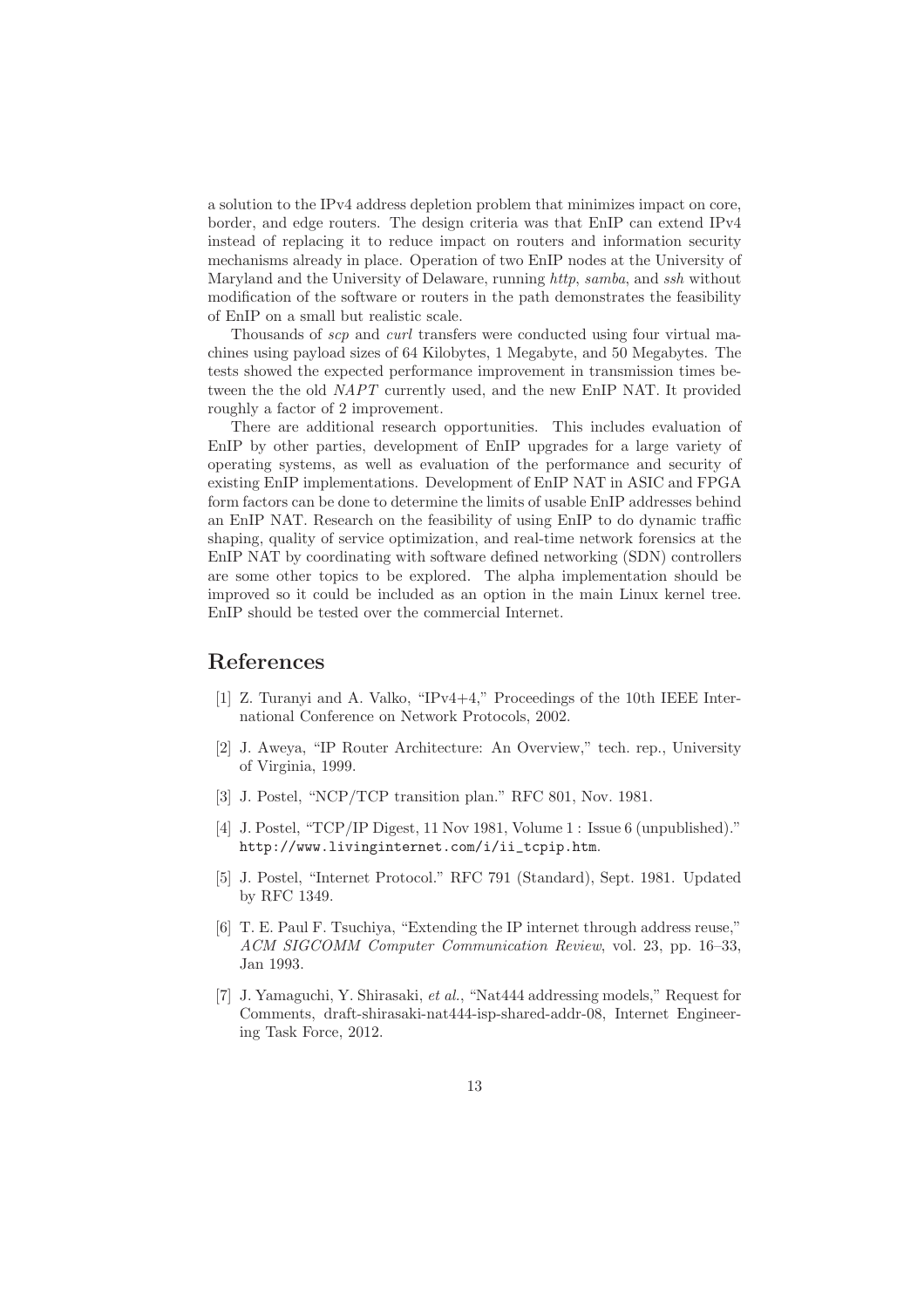- [8] A. Durand, R. Droms, J. Woodyatt, and Y. Lee, "Dual-Stack Lite Broadband Deployments Following IPv4 Exhaustion." RFC 6333 (Proposed Standard), Aug. 2011.
- [9] M. Bagnulo, P. Matthews, and I. van Beijnum, "Stateful NAT64: Network Address and Protocol Translation from IPv6 Clients to IPv4 Servers." RFC 6146 (Proposed Standard), Apr. 2011.
- [10] F. Baker, X. Li, C. Bao, and K. Yin, "Framework for IPv4/IPv6 Translation." RFC 6144 (Informational), Apr. 2011.
- [11] J. Arkko and A. Keranen, "Experiences from an IPv6-Only Network." RFC 6586 (Informational), Apr. 2012.
- [12] B. Carpenter, "Advisory Guidelines for 6to4 Deployment." RFC 6343 (Informational), Aug. 2011.
- [13] G. Doring, "IPv6 Peering Thoughts IXPs DOs and DONTs." http: //www.space.net/~gert/RIPE/EPF4-IPv6-panel.pdf, September 2009. 4th European Peering Forum, Kopenhagen.
- [14] G. V. Neville-Neil, "Security, safety, and the acceptance of ipv6." http:// conferences.sigcomm.org/sigcomm/2007/ipv6/1569042755.pdf, 2007.
- [15] P. Savola and C. Patel, "Security Considerations for 6to4." RFC 3964 (Informational), Dec. 2004.
- [16] "Functional Requirements for Broadband Residential Gateway devices," tech. rep., Editors: Barbara Stark (AT&T) and Ole Tran (Cisco), Broadband Forum, May 2010 Issue: 2. http://www.broadband-forum.org/ technical/download/TR-124\_Issue-2.pdf.
- [17] M. Hidell, P. Sjodin, and O. Hagsand, "Router Architectures: Tutorial at Networking 2004." http://web.ict.kth.se/~mahidell/pubs/ networking04\_tutorial\_final.pdf.
- [18] M. Rossi and M. Welzl, "On the Impact of IP Option Processing," October 2003. Preprint-Reihe des Fachbereichs Mathematik - Informatik, No. 15.
- [19] R. Fonseca et al., "IP options are not an option," tech. rep., Electrical Engineering and Computer Sciences University of California at Berkeley, 2005. Report No. UCB/EECS-2005-24.
- [20] J. Postel, "Echo Protocol." RFC 862 (Standard), May 1983.
- [21] R. Hinden, S. Deering, R. Fink, and T. Hain, "Initial IPv6 Sub-TLA ID Assignments." RFC 2928 (Informational), Sept. 2000.